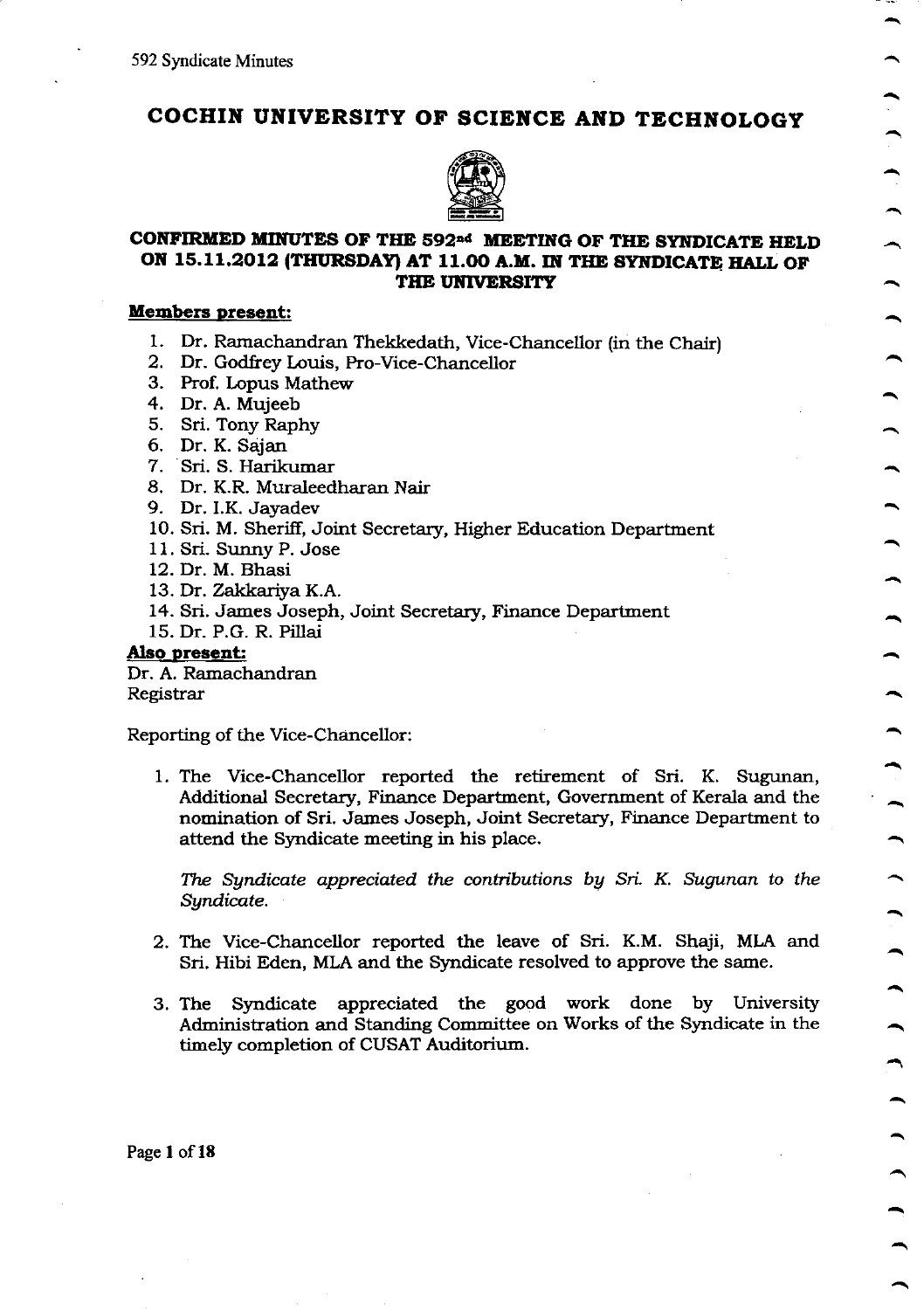**Item Subject** No. Confirmation of the Minutes of the meeting of the Syndicate 592.01  $(591<sup>st</sup>)$  held on 18.10.2012 - reg.

The Syndicate resolved to confirm the minutes with the following emendations:-

1. In the reporting of the Vice-Chancellor add the following as item No.5.

"5. Syndicate approved the leave of absence of Sri. Shaji K.M., MLA, Dr. P.G.R. Pillai and Sri. Hibi Eden, MLA".

2. Add the following in item "Outside Agenda".

8. The Syndicate authorized Dr. A.V. George and Sri. Tony Raphy to discuss with the management of Indian Coffee House, the possibility of opening an Indian Coffee House in the Main Campus in lieu of the TRIVENI Canteen.

#### 592.02 Action Taken Report of the Minutes of the meeting of the Syndicate (580th) held on 15.03.2012 - Consideration of - $\star$

The Syndicate noted the Action Taken Report and resolved that a detailed speaking order be issued on item No.580.36.

592.03 Visit of Dr.C.K. Anandan, Professor, Department of Electronics to University of Paris as Visiting Researcher for one month  $\star$ during his sabbatical leave - Permission to accept the Fellowship offered by the University of Paris - Sought for -Consideration of  $-$  reg.

> The Syndicate resolved to approve the visit of Dr. C.K. Anandan, Professor, Department of Electronics to University of Paris as Visiting Researcher for one month during his sabbatical leave and permitted to accept the Fellowship offered by the University of Paris.

 $(Ad.D.)$ 

### Internal Quality Assurance Cell - Activity Report to be 592.04 submitted periodically to the Syndicate  $-$  Submission of  $-$  reg.  $\star$

noted the activity report of the Internal Quality The Syndicate Assurance Cell. Also resolved that action on all proposed items shall be speeded up on a time bound manner and this may be done within three months.

(Planning)

Page 2 of 18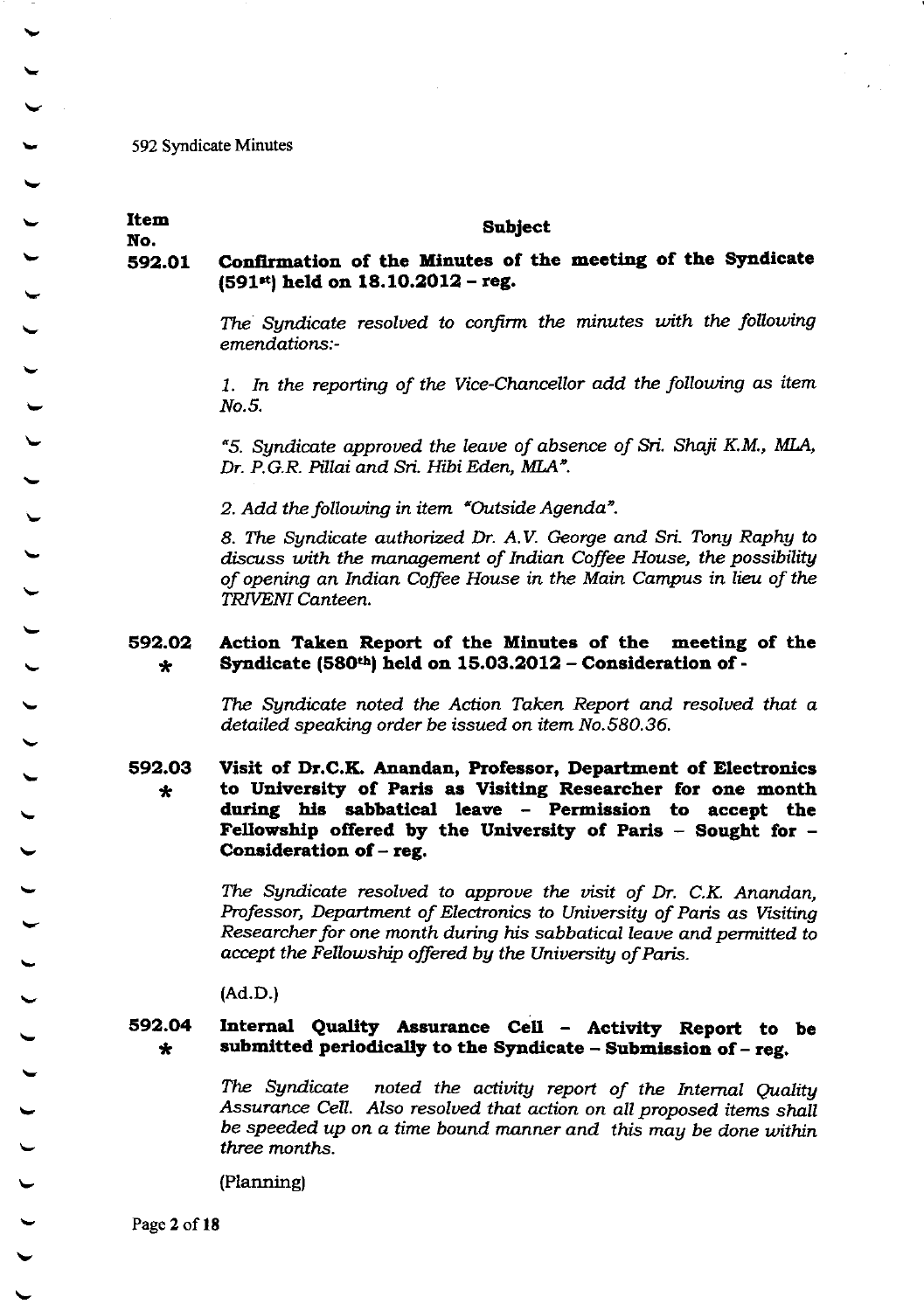#### 592.05 Jubilee Celebration of three Departments of University in the year  $2013$  – Administrative sanction – Requested – reg.  $\star$

The Syndicate resolved to accord in principle sanction for Jubilee Celebration of the School of Marine Sciences, Department of Physics and Department of Polymer Science and Rubber Technology in the year 2013. Further resolved that details be worked out by the with the Administration consultation concerned in Departments/Schools and a proposal be submitted.

 $(GA\&EL)$ 

#### Modernization of University Library - Purchase of back volumes 592.06 of E-Journals (Archives) - reg.  $\star$

The Syndicate considered along with the recommendations of the Standing Committees of the Syndicate on Academic Matters and Finance & Purchase, the modernization of University Library and purchase of back volumes of E-Journals (Archives).

The Syndicate resolved to authorize the Vice-Chancellor to implement the recommendation of the Library Modernization Monitoring Committee regarding the purchase of E-Journals and data base to avoid any delay. (Appendix 1)

PL(UGC)

### CUSAT - Revaluation - Amendments to Cochin University of 592.07 Science and Technology first ordinance 2001 in respect of the  $\star$ rules regarding the conduct of various University examinations reg.

The Sundicate resolved to approve the Amendments to Cochin University of Science and Technology First Ordinance 2001 in respect of the rules regarding the conduct of various University examinations and revaluation. (Appendix 2)

Sri. Tony Raphy dissented.

 $(Exam. H)$ 

#### Advancing the date of Career Advancement Scheme Promotion -592.08 reg.  $\ast$

The Syndicate considered along with the recommendations of the Standing Committees of the Syndicate on Academic Matters, Finance & Purchase and Staff & Establishment, advancing the date of Career Advancement Scheme Promotion of Smt. Meera A.R.

The Syndicate resolved to approve advancing the date of Career Advancement Scheme Promotion granted to Smt. Meera A.R., Lecturer

Page 3 of 18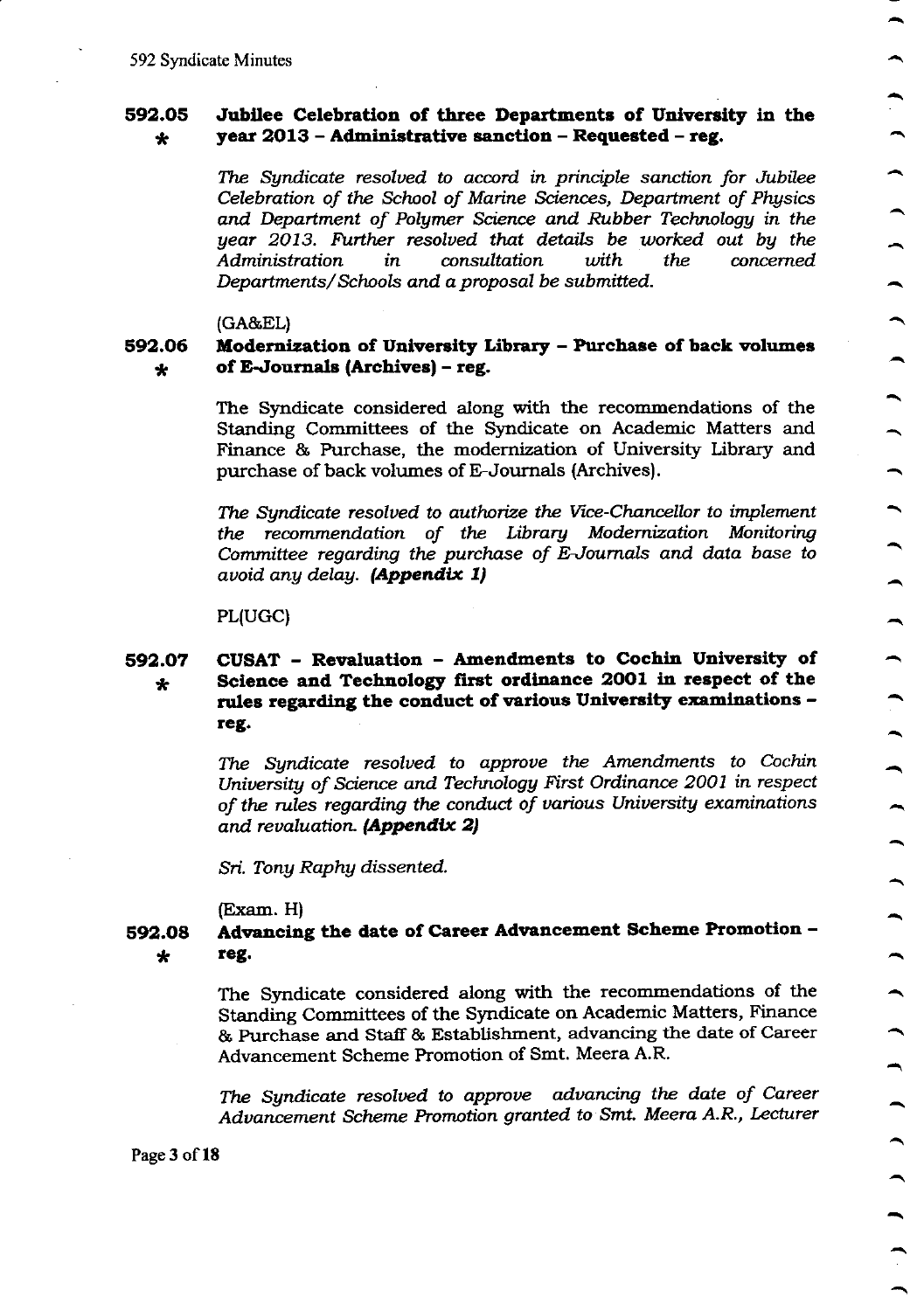(Senior Scale), Division of Computer Science and Engineering, Cochin University College of Engineering Kuttanad from 21.02.2007 to 09.10.2006 F.N.

 $(Ad.F.)$ 

#### Medical Reimbursement - The medical expenses incurred in the 592.09 hospitals within Kerala - reg.  $\star$

The Syndicate considered along with the recommendations of the Standing Committees of the Syndicate on Finance & Purchase and Staff & Establishment, regarding the medical reimbursement and medical expenses incurred in the hospitals within Kerala.

The Syndicate resolved to constitute a Sub-Committee to study in detail the matter of Medical reimbursement and medical expenses incurred in the hospitals within Kerala. The Committee members are Dr. K.A. Zakkariya as Convenor and Sri. M. Sheriff, Prof. Lopus Mathew, Sri. Sunny P. Jose and Dr. P.R.S. Pillai as Committee members.

 $(Ad.B)$ 

### Appeal – Request for condonation and regularization of period of 592.10 suspension in respect of Sri. Aboobacker K.M., Peon.  $\star$ Department of Electronics from 02.09.2006 to 20.11.2006 -Consideration of - reg.

The Syndicate considered along with the recommendations of the Standing Committee of the Syndicate on Staff & Establishment, the appeal and request for condonation and regularization of period of suspension in respect of Sri.Aboobacker K.M., Peon, Department of Electronics from 02.09.2006 to 20.11.2006.

The Sundicate resolved to approve the request of Sri. Aboobacker K.M., Peon, Department of Electronics for condonation and regularize of period of suspension from 02.09.2006 to 20.11.2006 for pensionary benefits only.

 $(Ad.A)$ 

#### 592.11 Conferring of Statutory Powers to the post of Controller of **Examinations - reg.**  $\star$

The Syndicate considered along with the recommendations of the Standing Committees of the Syndicate on Finance & Purchase and Staff & Establishment, conferring of Statutory Powers to the post of Controller of Examinations.

The Syndicate resolved to amend the relevant Statute and request the Government to amend the relevant portion of the Act making the post of Controller of Examinations as Statutory post.

Page 4 of 18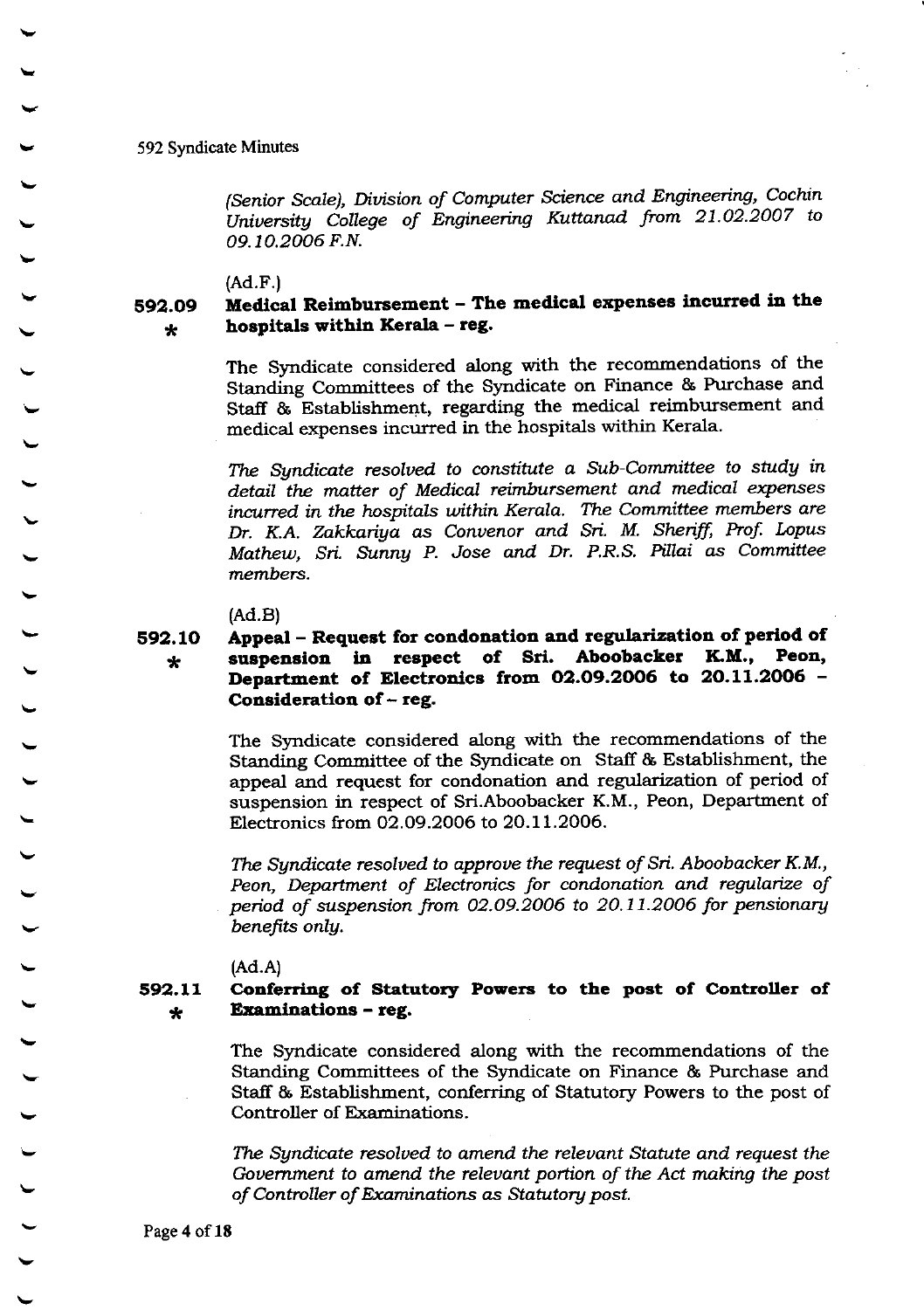The proposed amendments in the Act and Statutes are appended.  $(Appendix 3)$ 

 $(Ad.A1)$ 

### 592.12 Central Institute of Plastics Engineering and Technology (CIPET) as Research Centre of CUSAT and introduction of Academic programmes - Waiver of recognition fee - reg.

The Syndicate considered along with the recommendations of the Standing Committee of the Syndicate on Academic Matters, waiver of recognition fee of Central Institute of Plastic Engineering and Technology (CIPET) as Research Centre of CUSAT and introduction of Academic Programmes.

The Syndicate resolved to defer the matter for detailed study.

 $(Ac.B)$ 

#### 592.13 Recognition of Dr. R. Rajesh, Scientist E, NPOL, Thrikkakara, as Research Guide under the Faculty of Science - reg.  $\star$

The Syndicate considered along with the recommendations of the Standing Committee of the Syndicate on Academic Matters, the recognition of Dr. R. Rajesh, Scientist E, NPOL, Thrikkakara, as Research Guide under the Faculty of Science.

The Sundicate resolved to recognize Dr. R. Rajesh, Scientist E, NPOL, Thrikkakara, as a Research Guide under the Faculty of Science, subject to the condition that the total number of research students including those in other Universities/Institutions to be guided at any point of time shall be as per the Ph.D. Regulations of CUSAT.

 $(Ac.B)$ 

#### Recognition of Dr. Syed Amanulla, Assistant Professor, CBPST, 592.14 Kochi - As Research Guide - reg.  $\star$

The Syndicate considered along with the recommendations of the Standing Committee of the Syndicate on Academic Matters, the recognition of Dr. Syed Amanulla, Assistant Professor, CBPST, Kochi as Research Guide under the Faculty of Technology.

 $\overline{\phantom{a}}$ 

 $\overline{\phantom{0}}$ 

 $\rightarrow$ 

The Syndicate resolved to recognize Dr. Syed Amanulla, Assistant Professor, CBPST, Kochi as a Research Guide under the Faculty of Technology, subject to the condition that the total number of research students including those in other Universities/Institutions to be quided at any point of time shall be as per the Ph.D. Regulations of CUSAT.

 $(Ac.B)$ 

Page 5 of 18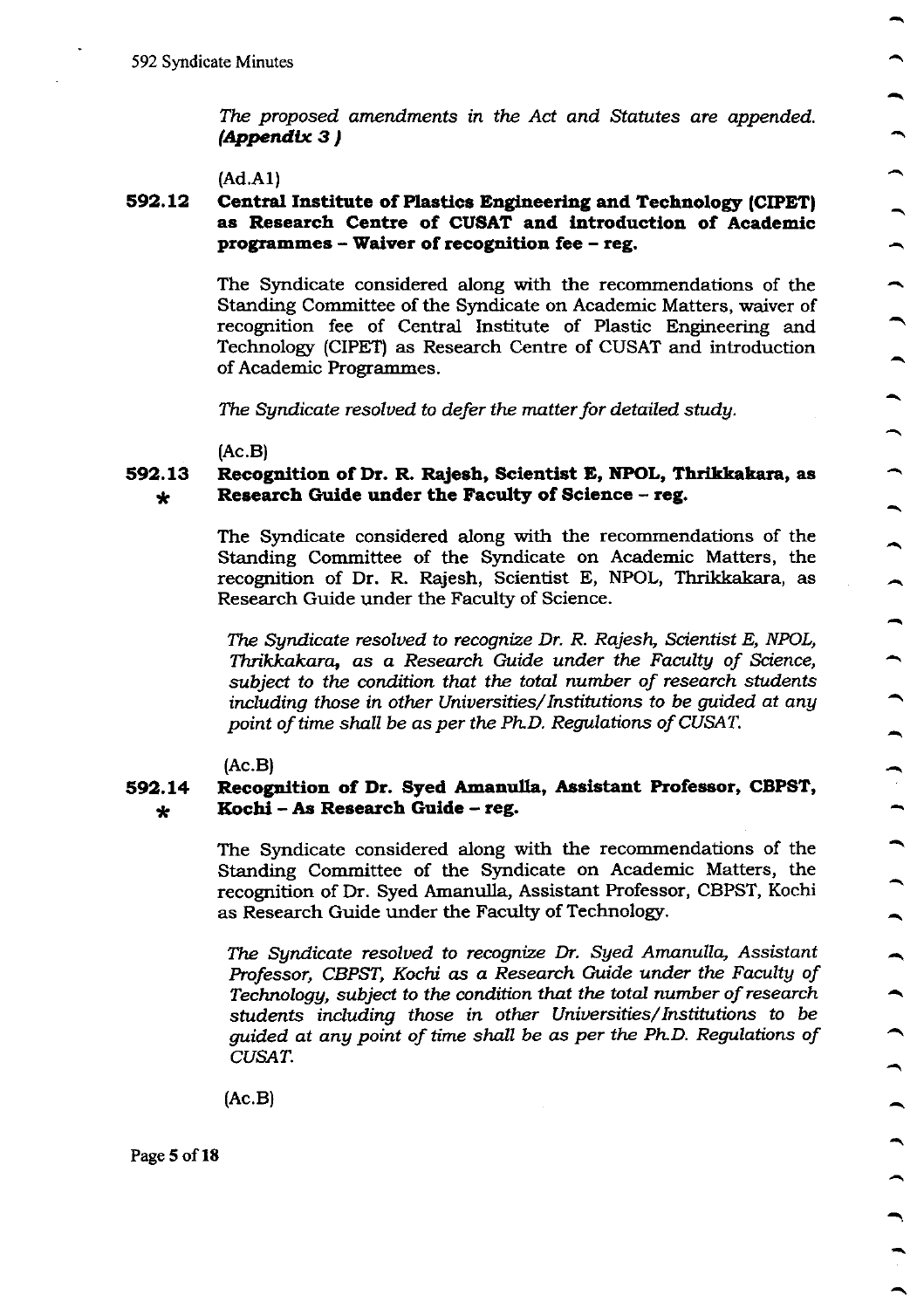### 592.15 \* Recognition of Dr. T.O. Varghese, Manager (Project), CBPST, Kochi - As Research Guide - reg.

The Syndicate considered along with the recommendations of the Standing Committee of the Syndicate on Academic Matters, the recognition of Dr. T.O. Varghese, Manager (Project), CBPST, Kochi as Research Guide under the Faculty of Technologr.

The Syndicate resolved to obtain clarification from CBPST, Kochi, whether Dr. T.O. Varghese, Manager (Project), is in Scientific category or not,

(Ac.B)

#### s92.16 \* Recognition of Dr. Sanjay Kumar Nayak, Director General, CIPET, Guindy, Chennai - As a Research Guide - reg.

The Syndicate considered along with the recommendations of the Standing Committee of the Syndicate on Academic Matters, the recognition of Dr. Sanjay Kumar Nayak, Director General, CIPET, Guindy, Chennai as a Research Guide under the Faculty of Technology.

The Syndicate resolved that clarification be obtained from CIPET whether Dr. Sanjay Kumar Nayak is a permanent employee at CBPST Kochi or CIPET Guindy with supporting documents (appointment order and Joining report).

(Ac.B)

#### s92.17 \* Recognition of Dr. P. Poomalai, Deputy Director, CIPET, Guindy, Chennei - As Research Gulde - reg.

The Syndicate considered along with the recommendations of the Standing Committee of the Syndicate on Academic Matters, the recognition of Dr. P. Poomalai, Deputy Director, CIPET, Guindy, Chennai as a Research Guide under the Faculty of Technology.

The Syndicate resolved that clarification may be obtained from CIPET uhether Dr-P. Poomalai is a permanenl emplogee at CBPST Kochi or CIPET Guindy with supporting documents (appointment order and. Joining report).

 $(Ac.B)$ 

#### 592.18 \* Recognition of Dr. Smitha Mohanty, Assistant Professor, CBPST, Kochl - As Rcsearch Gulde - teg.

The Syndicate considered along with the recommendations of the Standing Committee of the Syndicate on Academic Matters, the recognition of Dr. Smitha Mohanty, Assistant Professor, CBPST,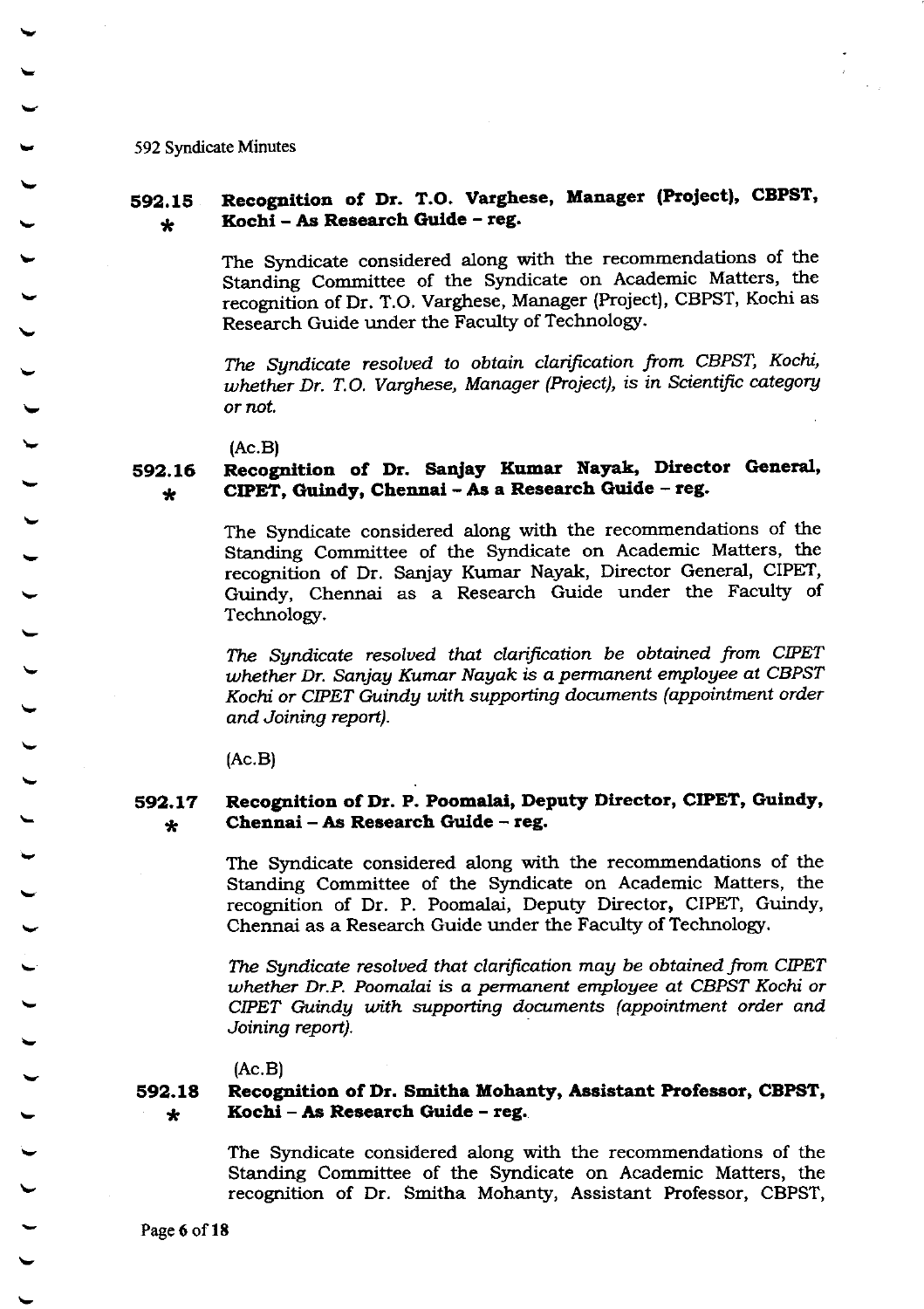Kochi as Research Guide under the Faculty of Technology.

The Syndicate resolved to decline the request of Dr. Smitha Mohanty, Assistant Professor, CBPST, Kochi for recognition as research guide since she is a visiting faculty, and the regulation does not provide for recognition of visiting faculty..

 $(Ac.B)$ 

#### 592.19 Recognition of Dr. Abdul Kader, Professor, CBPST, Kochi - As Research Guide - reg.  $\star$

The Syndicate considered along with the recommendations of the Standing Committee of the Syndicate on Academic Matters, the recognition of Dr. Abdul Kader, Professor, CBPST, Kochi as Research Guide under the Faculty of Technology.

The Syndicate resolved to decline the request of Dr.Abdul Kader, Professor, CBPST, Kochi for recognition as research guide since he is a visiting faculty, and the regulation does not provide for recognition of *visiting faculty.* 

 $(AC.B)$ 

### Recognition of Dr. Piyush Kanti Mandal, Lecturer, CBPST, Kochi 592.20 - As Research Guide - reg.  $\star$

The Syndicate considered along with the recommendations of the Standing Committee of the Syndicate on Academic Matters, the recognition of Dr. Piyush Kanti Mandal, Lecturer, CBPST, Kochi as Research Guide under the Faculty of Technology.

The Syndicate resolved to recognize Dr. Piyush Kanti Mandal, Lecturer, CBPST, Kochi as a Research Guide under the Faculty of Technology, subject to the condition that the total number of research students including those in other Universities/Institutions to be guided at any point of time shall be as per the Ph.D. Regulations of **CUSAT.** 

 $(Ac.B)$ 

### Implementation of guidelines for providing 'Free Education for 592.21 Sports Medal Winners/ Participants of National/International Events' - Consideration of - reg.

The Syndicate considered along with the recommendations of the Standing Committees of the Syndicate on Academic Matters and Finance & Purchase, regarding the implementation of guidelines for providing 'Free Education for Sports Medal Winners/Participants of National/International Events.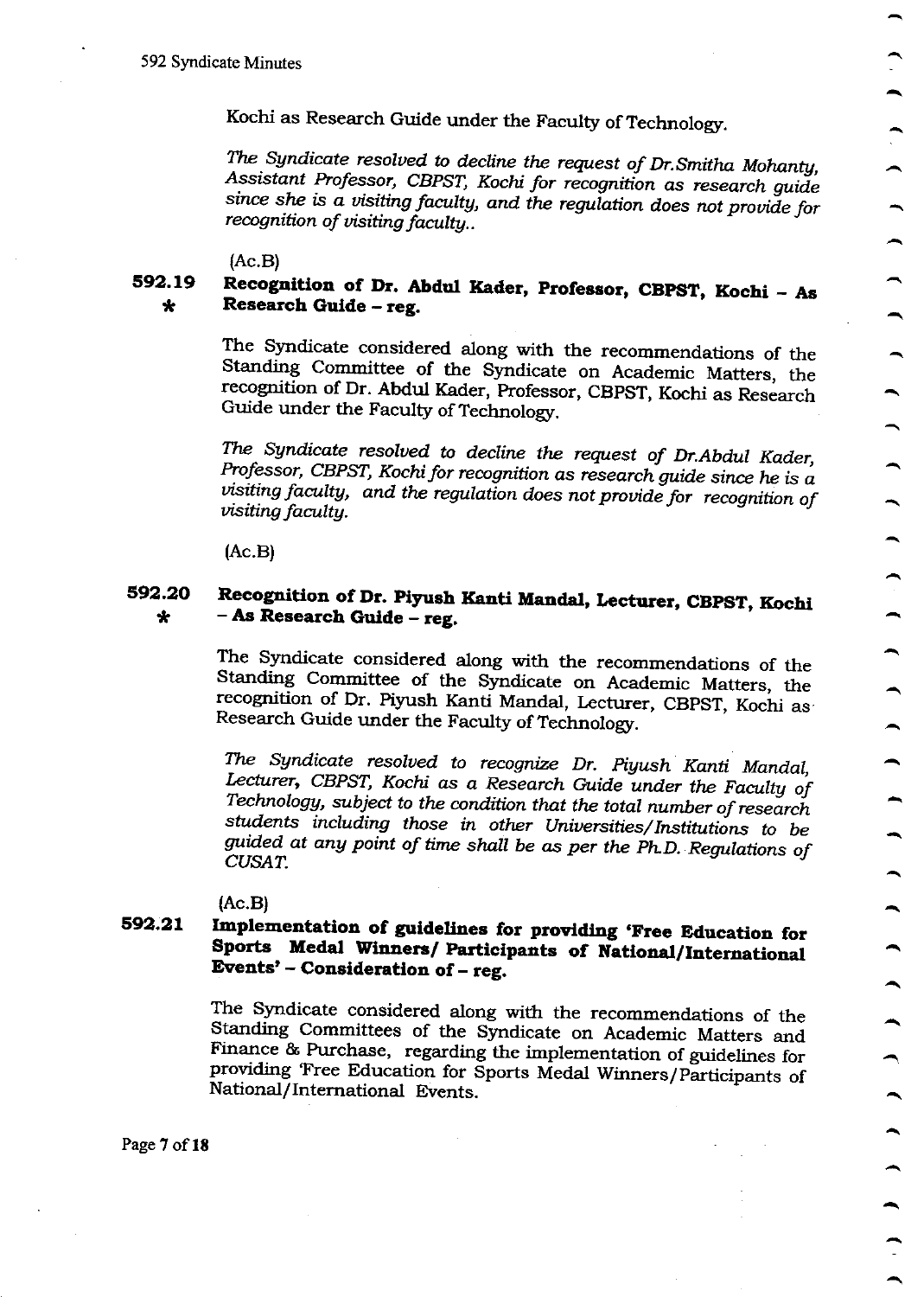The Syndicate resolved to defer the item for detailed study.

(Ac.A)

### s92.22 Department of Culture and Herltage - Iatroducing Short term course in Film Studies - reg.

The Syndicate considered along with the recommendations of the Standing Committees of the Syndicate on Academic Matters and Finance & Ruchase, introducing Short term course in Filrn Studies in the Department of Culture & Heritage.

The Syndicate resolued to decline the item.

(Ac.A.)

### s92.23 Implementation of various Government Orders - Reporting to the Syndicate  $-$  reg.

The Syndicate resolved to ratify the action taken by the Vice-Chancellor in implementing various Government Orders.

(Ad.G.)

### 692.24 SCMS Institute of Bioscience and Biotechnology Research and Development - Request for Recognition - reg.

The Syndicate considered along with the recommendations of the Standing Committee of the Syndicate on Academic Matters, the request for recognition of SCMS Institute of Bioscience and Biotechnolory Research and Development.

The Syndicate resolved to decline the item.

(Ac.c)

### s92,25 Kerala Niyamasabha - Local Fund Accounts Committee - 36th Report  $-$  Change in wordings of the minutes of the Syndicate  $-$ Agenda item 582.4 (19.04.2012)/584.01 (17.05.2012)

The Syndicate considered along with the recommendations of the Standing Committee of the Syndicate on Finance & Purchase, the Kerala Niyamasabha, Local Fund Accounts Committee's 36<sup>th</sup> Report and change in wordings of the minutes of the Syndicate.

The Syndicate resolved to ratify the action taken by the Vice-Chancellor in changing the wordings of the minutes of the Sgndicate.

 $(IA&I)$ 

Page 8 of 18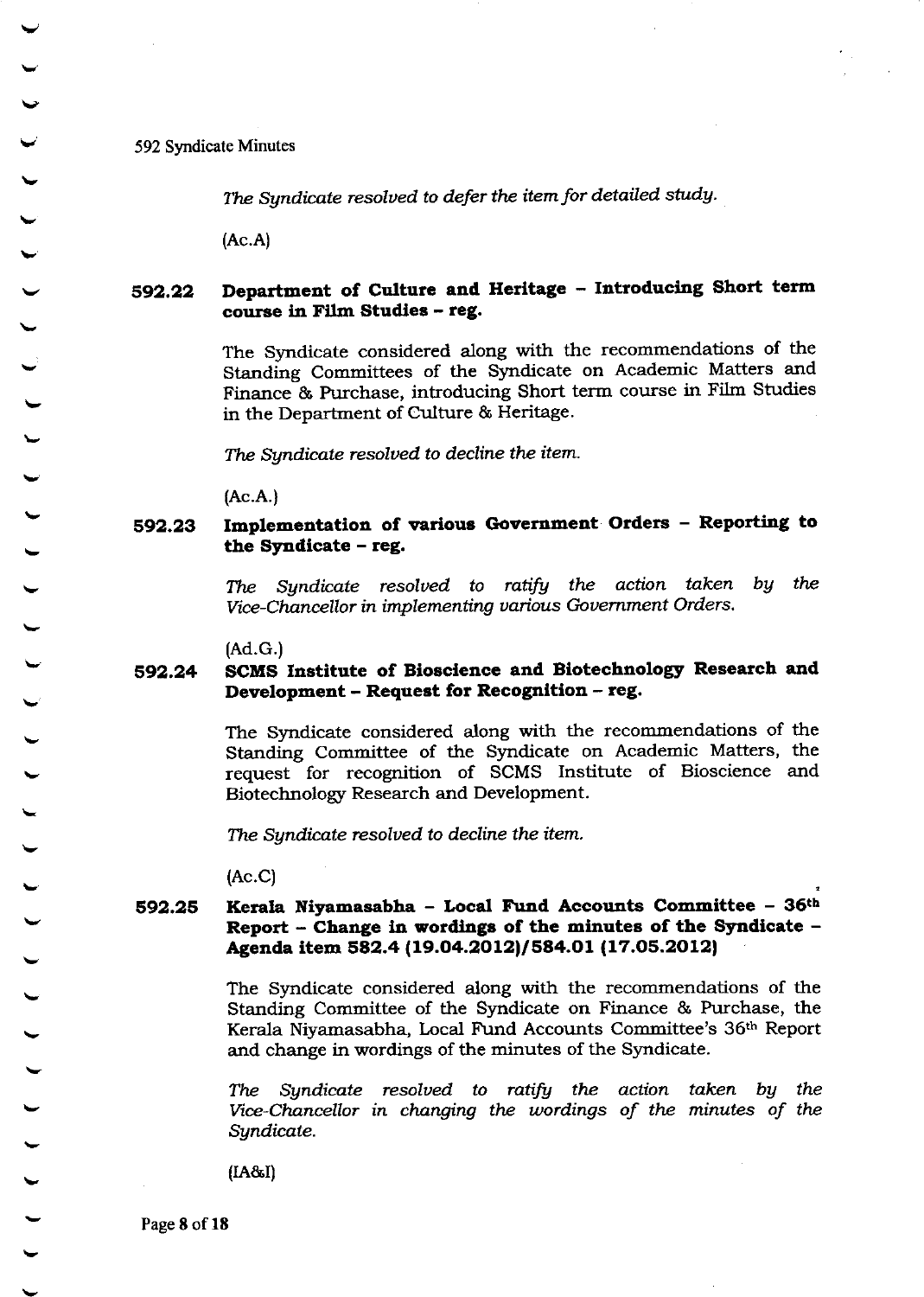#### 592.26 Fast Track system for Revaluation of answer scripts - revised proposal for implementation - reg.  $\star$

The Syndicate resolved to approve the Fast Tract System for Revaluation of answer scripts. Further resolved that (1) the application for revaluation under the Fast Tract System shall be submitted directly to the Controller of Examinations until the University introduces the System of Online Application, within 5 days from the date of publication of Result in the University Website. Application received after the last date prescribed will not be considered under any circumstances. (2) The revaluation process will be completed within 25 days from the last date for the submission of application and the Revaluation result will be published within next five days after effecting moderation by the respective Tabulation Sections in the University Website.

Revised Fee Structure as per the Fast Track System::

- 1. Cost of Application form  $-Rs. 100/-$
- 2. Fee for Revaluation of Answer script Rs.2000/-.

(Exam. H)

#### 592.27 B.Tech Degree – Forged provisional Certificate and consolidated Marklist in respect of Mr. Ashish Kumar - reg.  $\star$

The Syndicate considered along with the recommendations of the Standing Committee of the Syndicate on Exam Matters, the forged provisional certificate and consolidated marklist in respect of Mr. Ashish Kumar of B.Tech Degree.

The Syndicate resolved to obtain specific remarks from the Standing Counsel of the University with regard to the release of the result of Mr.Ashish Kumar, Reg. No.10340091, School of Engineering.

(Exam)

### 592.28 Providing light roofing to Open Air Auditorium and Science Seminar Complex in Thrikkakara Campus - Time of extension - $\star$ requested by Jyoti Mechanical Movement upto 05.10.2012 -Granted - Ratification - reg.

The Syndicate resolved to ratify the action taken by the Vice-Chancellor.

 $(UE)$ 

Page 9 of 18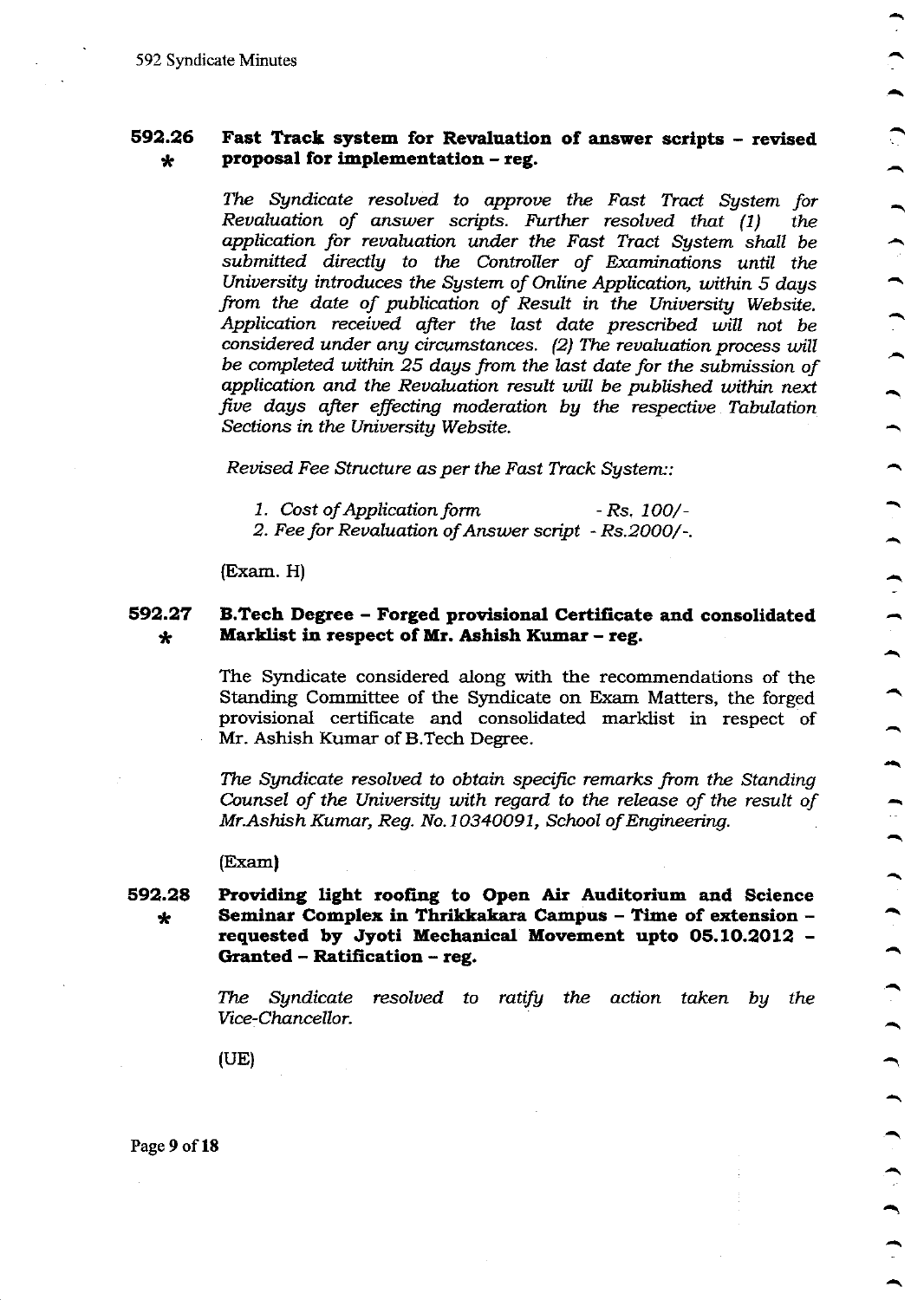### Revision of Pension/Family Pension in respect of those coming 592.29 under UGC/AICTE scheme effective from 01.03.2010 based on  $\star$ Government Order - Erroneous fixation - Reduction of Pension/Family Pension and recovery of excess paid - Reporting  $of - reg.$

The Syndicate resolved to ratify the action taken by the Vice-Chancellor.

(Fin.IV)

### Sri.Ajmal V.S., Lecturer on unauthorized absence - Request for 592.30 further extension of LWA - Reconsideration of - reg.

The Syndicate considered along with the recommendations of the Standing Committees of the Syndicate on Staff & Establishment, Finance & Purchase and Academic Matters, the request of Sri. Ajmal V.S., Lecturer on unauthorized absence and the request for further extension of LWA.

The Syndicate resolved to reject the request of Sri.Ajmal V.S., Lecturer, Department of Computer Applications for further extension of LWA. Also resolved to continue with disciplinary action already initiated on the unauthorized absence of Sri. Ajmal V.S.  $(Ad.D)$ 

### University Teacher - Dr. James K.C., Reader, Department of 592.31 Statistics - Promotion as Professor under Career Advancement scheme of AICTE - Legal opinion - Furnishing of - reg.

The Syndicate considered along with the recommendations of the Standing Committees of the Syndicate on Staff & Establishment, Finance & Purchase and Academic Matters, the request of Dr. James K.C., Reader, Department of Statistics, promotion as Professor under Career Advancement scheme of AICTE.

The Syndicate resolved to obtain clarification from AICTE regarding promotion of Dr. James K.C., Reader, Department of Statistics to Professor under Career Advancement Scheme of AICTE.

 $(Ad.D2)$ 

### University Teacher - Dr. James Manalel, Reader, School of 592.32 Management Studies - UGC Career Advancement Promotion as Professor – Ratification by the Syndicate – Reporting of – reg.

Syndicate resolved to ratify the action taken by the The Vice-Chancellor.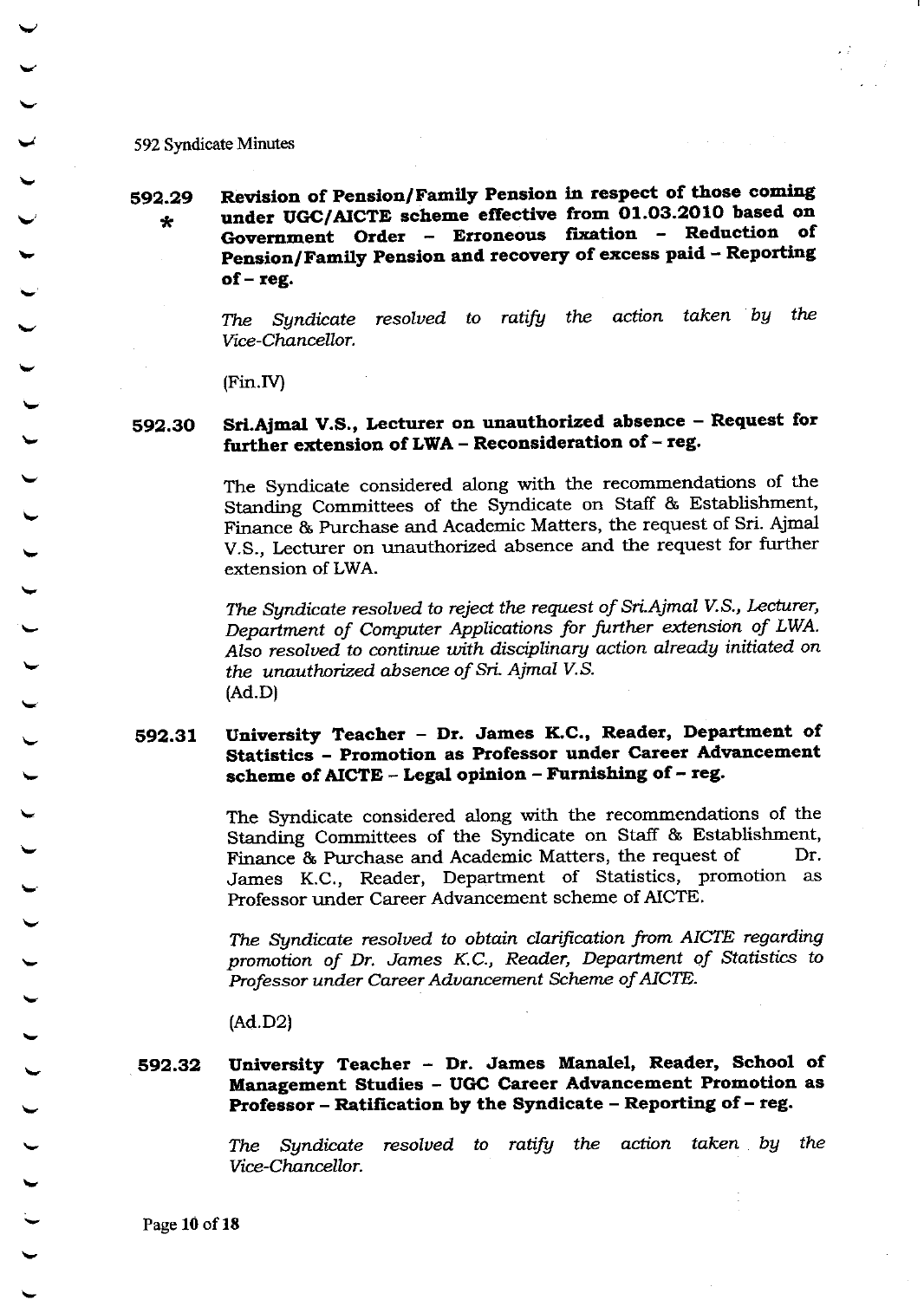$(Ad.D2)$ 

### 592.33 Proposal to purchase Computers (17 Nos.), Laser Printer and UPS for the Micro Processing Laboratory of the Division of  $\star$ **Electronics and Communication Engineering.**

The Syndicate considered along with the recommendations of the Standing Committee of the Syndicate on Finance & Purchase, the proposal to purchase Computers (17 Nos.), Laser Printer and UPS for the Micro Processing Laboratory of the Division of Electronics and Communication Engineering.

The Syndicate resolved to approve the purchase of Computers (17) Nos.), Laser Printer and UPS for the Micro Processing Laboratory of the Division of Electronics and Communication Engineering, School of Engineering from M/s. Value Point Systems Pvt. Ltd.,#41/335b, Ammankovil Cross Road, Kochi - 682 035 at a total cost of Rs.7,70,920/- (Rupees Seven lakhs seventy thousand nine hundred and twenty only) by debiting the head of account "2-94-1-Q-2-104 (Computers/Equipments)" provided in the current year's budget of the University. (List of equipments in Appendix 4). Further resolved that School of Engineering is to furnish a report on the reasons for the delay in processing of the quotations which led to the L1 party backing out.

 $\ddot{\phantom{1}}$ 

 $(SoE-B)$ 

### Proposal to purchase equipments for the Embedded System 592.34 Laboratory of the Division of Electronics and Communications  $\star$ from M/s. Entuple Technologies Pvt. Limited at a cost of  $Rs.8,92,000/-.$

The Syndicate considered along with the recommendations of the Standing Committee of the Syndicate on Finance & Purchase, the proposal to purchase equipments for the Embedded System Laboratory of the Division of Electronics and Communications from M/s. Entuple Technologies Pvt. Limited at a cost of Rs.8,92,000/-.

The Sundicate resolved to approve the purchase of equipments for the Embedded System Laboratory of the Division of Electronics and Communications Engineering, School of Engineering from M/s. Entuple Technologies Pvt. Limited, Bangalore at a total cost of Rs.8,92,000/-(Rupees Eight lakhs ninety two thousand only) by debiting the head of account "2-94-1-Q-2-104 (Computers/Equipments)" provided in the current year's budget of the University.

The details of equipments are as follows:-

Page 11 of 18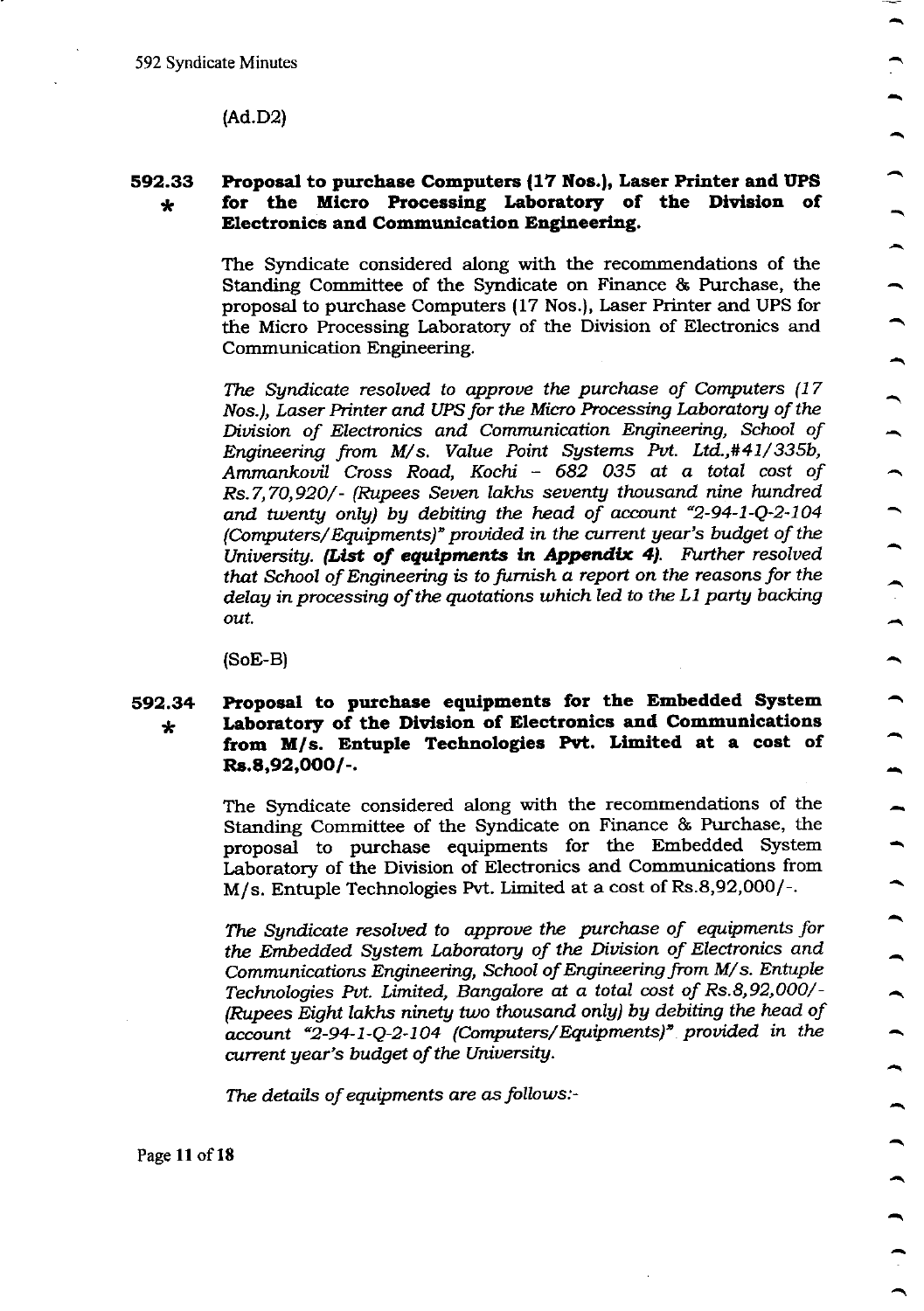| Sl.<br>No.     | <b>Description</b><br>of<br>items            | Quan-<br>tity  | <b>Unit Price</b> | <b>Total Price</b> |
|----------------|----------------------------------------------|----------------|-------------------|--------------------|
| 1              | FPGA Kit-Spartan<br>3AN                      | 2              |                   | $90,000/-$         |
| $\overline{2}$ | FPGA Kit-Spartan<br>3 x C3S 1500-4F<br>G676C | $\overline{2}$ | 2,10,000/         | $4,20,000/$ -      |
| 3              | Daughter card for<br>Virtex 4                | 2              | 56,000/-          | $1,12,000/-$       |
| 4              | <b>FPGA Tools</b>                            |                | $2,70,000/$ -     | $2,70,000/-$       |
| <b>TOTAL</b>   |                                              |                |                   | 8,92,000/-         |

 $(SoE-B)$ 

592.35

### $\star$

# University Teacher - Smt.Shalet M.P., Lecturer, Division of Information Technology, School of Engineering - Unauthorized absence - Intimation of disciplinary procedure - reg.

The Syndicate considered along with the recommendations of the Standing Committees of the Syndicate on Staff & Establishment and Finance & Purchase, the request of Smt. Shalet M.P., Lecturer, Division of Information Technology, School of Engineering.

The Syndicate resolved to initiate disciplinary action against Smt. Shalet M.P., Lecturer, Division of Information Technology, School of Engineering for her unauthorized absence.  $(Ad.F.)$ 

### Reply furnished by Dr. Josephkutty Jacob to the Show Cause 592.36 Notice - reg.

The Syndicate considered along with the recommendations of the Standing Committees of the Syndicate on Staff & Establishment and Finance & Purchase, the reply furnished by Dr. Josephkutty Jacob to the Show Cause Notice.

The Syndicate resolved to defer the item since the enquiry committee has not submitted the report.. Committee is requested to submit the report at the earliest.

 $(Ad.F.)$ 

### 592.37 Revision of Pension/Family Pension in respect of Dr. K.K. George, Professor (Retd.), School of Management Studies effective from 01.03.2010 based on Government Order -Consideration of - reg.

Page 12 of 18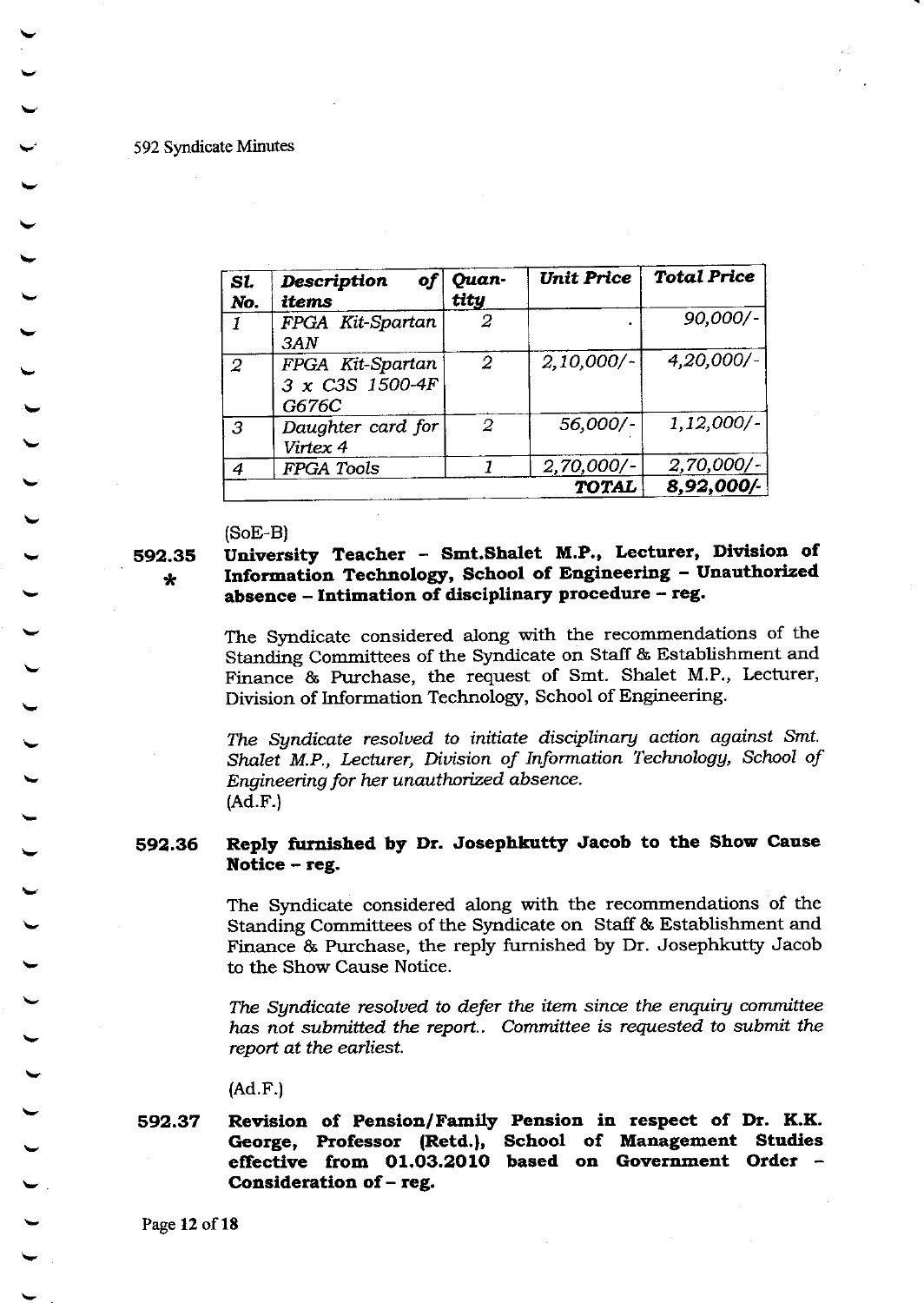The Syndicate considered along with the recommendations of the Standing Committee of the Syndicate on Finance & Purchase, the Revision of Pension/Family Pension in respect of Dr. K.K. George, Professor (Retd.), School of Management Studies effective from 01.03.2010 based on Government Order.

The Syndicate resolved to consider the Revision of Pension/Family Pension in respect of Dr. K.K. George, Professor (Retd.), School of Management Studies only after clearing objections by Local Fund Audit.

 $(Fin.IV)$ 

### 592.38 Writing off missing library books - Report of the Sub-Committee constituted vide item No.588.24 of the meeting of the Syndicate held on 16.08.2012 - Consideration of - reg.

The Syndicate considered along with the recommendations of the Standing Committees of the Syndicate on Academic Matters and Finance & Purchase, regarding writing off missing library books and the Report of the Sub-Committee constituted vide item No.588.24 of the meeting of the Syndicate held on 16.08.2012.

The Sundicate resolved to approve the report of the Sub-committee constituted vide item No.588.24 of the meeting of the Syndicate held on 16.08.2012 regarding writing off missing library books. (Report in appendix 5).

 $(Ac.A)$ 

### Higher Education Department - M.Tech Admissions 2012-13 -592.39 Fee structure of the M.Tech Courses in respect of Government  $\star$ Controlled Self-financing Institutions and sharing of seats for Department candidates - reg.

The Syndicate considered along with the recommendations of the Standing Committees of the Syndicate on Academic Matters and Finance & Purchase, M.Tech Admissions 2012-13 and the fee structure of the M.Tech Courses in respect of Government Controlled Self-financing Institutions and sharing of seats for Department candidates.

The Syndicate resolved to adopt the fee structure as in (G.O. (Rt.) No.1721/2012/H.Edn. dated. 09.08.2012) for M.Tech Admissions 2012-13. Further resolved to collect fee from Government Sponsored candidates as applicable to regular candidates.

 $(Ac.A)$ 

Page 13 of 18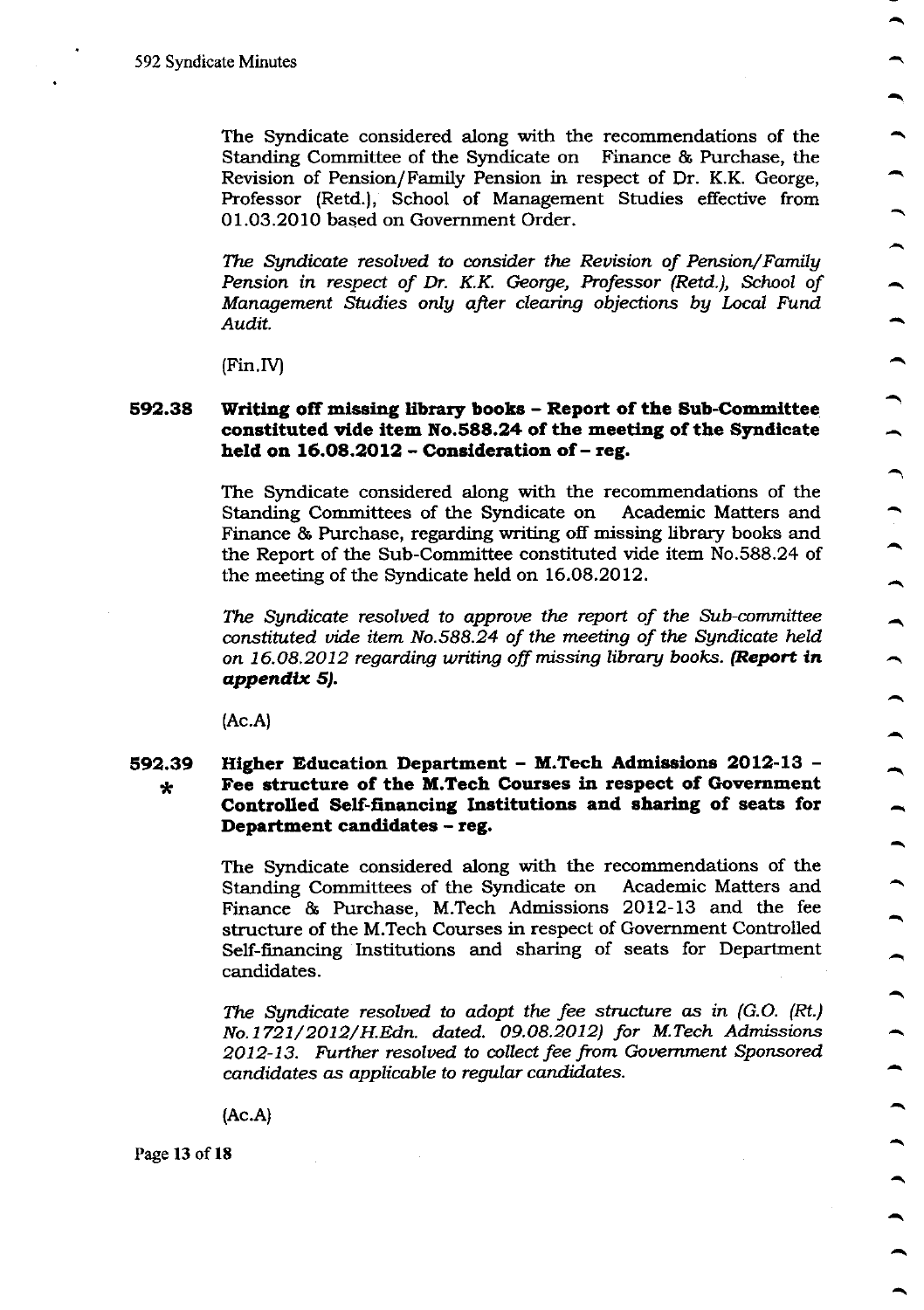### Purchase of sports goods, under Merged schemes of XI Five Year 592.40 Plan - Ratification of action taken by the Vice-Chancellor -Consideration of - reg.

The Syndicate resolved to defer the matter to consider in the next Sundicate along with the recommendation of the Standing Committee of the Syndicate on Finance & Purchase.

(DPE)

### 592.41 Delegation of powers - Acceptances of tender excess and sanction of revised estimate - Implementation - Consideration  $\star$ of -reg.

The Syndicate considered along with the recommendations of the Standing Committees of the Syndicate on Works and Finance & Purchase, the delegation of powers and acceptances of tender excess and sanction of revised estimate.

The Syndicate resolved that the matter be examined in the light of SoR 2012 issued by the Government. UE)

#### 592.42 Construction of the building for CELOS - Payment of architect Professional/consultation charges of Prof. K.K. George,  $\star$ Architect, Rose Nagar, NH By Pass Jn., Mannuthy, Thrissur -Consideration of – reg.

The Syndicate considered along with the recommendations of the Standing Committees of the Syndicate on Works and Finance & Purchase, construction of the building for CELOS and the payment of architect Professional/consultation charges of Prof. K.K. George, Architect, Rose Nagar, NH By Pass Jn., Mannuthy, Thrissur.

The Syndicate resolved that an amount of Rs.1.00 lakh (Rupees One Lakh Only) be released to Prof. K.K. George, Architect, Rose Nagar, NH By Pass Jn., Mannuthy, Thrissur towards architectural fee. Further resolved that the said amount be released to the architect after obtaining a written undertaking from him to the effect that he will not raise any further claim on this account from the University.  $(UE)$ 

#### 592.43 Delegation of Powers of the Vice-Chancellor - reg.

The Syndicate considered along with the recommendations of the Standing Committee of the Syndicate on Staff & Establishment, the delegation of powers of the Vice-Chancellor.

Page 14 of 18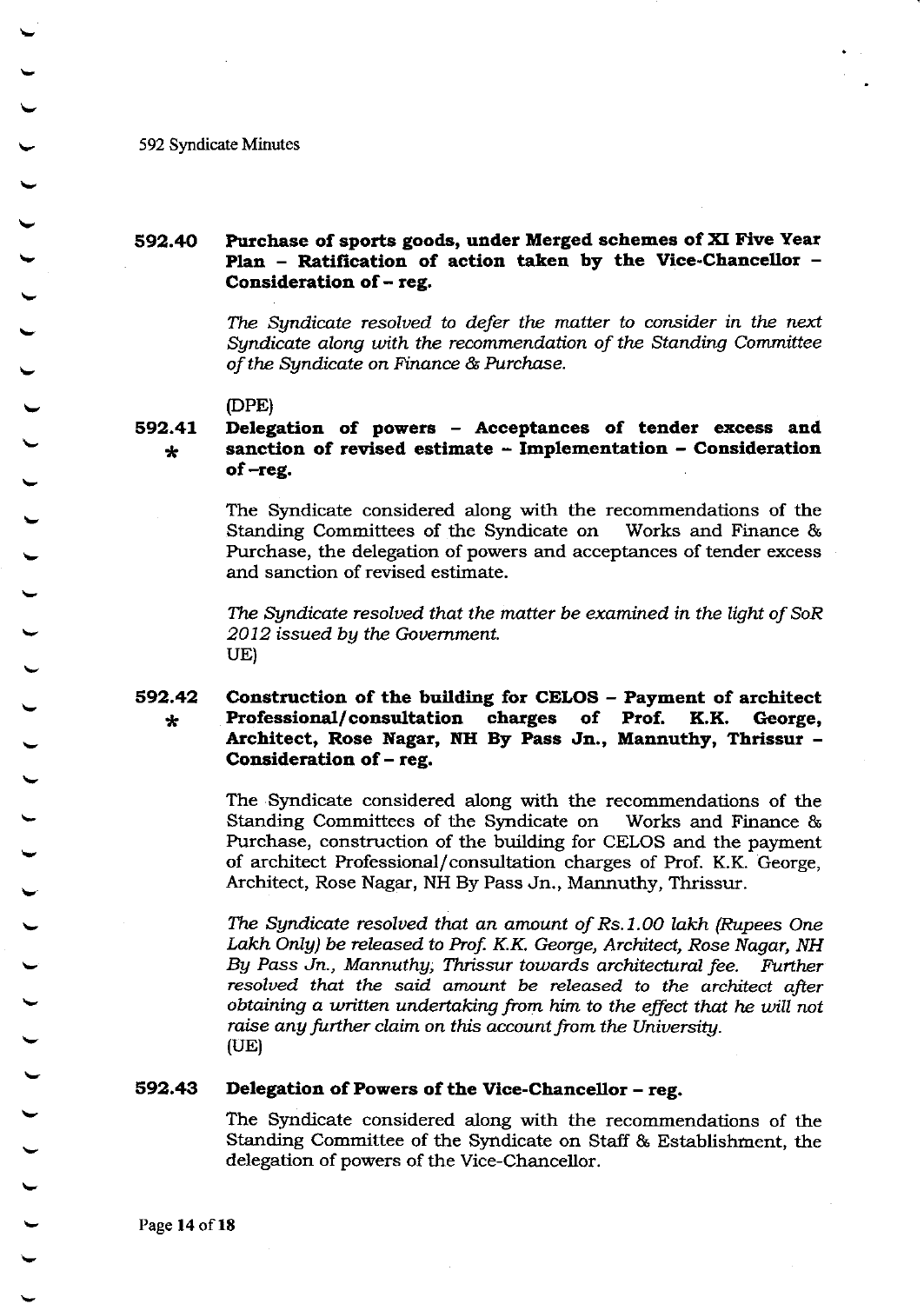The Syndicate resolved to withdraw the item in the light of clarification from the Vice-Chancellor.

 $(Admn)$ 

#### 592.44 Alleged malpractice committed by Sri. K.K. Rajiv, Selection Grade Assistant for promotion.  $\star$

The Syndicate considered along with the recommendations of the Standing Committees of the Syndicate on Staff & Establishment and Finance & Purchase, the alleged malpractice committed by Sri. K.K. Rajiv, Selection Grade Assistant for promotion.

The Syndicate resolved to constitute a committee to look into the allegations against Sri. K.K. Rajiv with the following members:-

- 1. Sri. Sunny P. Jose (Convener)
- 2. Sri. M. Sheriff and
- 3. Dr. K.A. Zakkariya (Members)

 $(Ad.A.)$ 

### 592.45 Alleged irregularities in the appointment of Smt. Vani Kesari as Lecturer in Administrative Law in the School of Legal Studies, by CUSATTO.

The Syndicate considered along with the recommendations of the Standing Committees of the Syndicate on Academic Matters, Staff & Establishment and Finance & Purchase, the alleged irregularities in the appointment of Smt. Vani Kesari as Lecturer in Administrative Law in the School of Legal Studies, by CUSATTO.

The Sundicate resolved that in view of the facts reported by the Vice-Chancellor on the Writ Petition No.7115 of 2009, the Syndicate deferred the matter and decided to collect further details for the consideration of the Syndicate.  $(Ad.D)$ 

### 592.46 Amendment of Cochin University of Science and Technology First Statutes 1991 for complying with the Judgment in Writ  $\star$ Appeal No. 986 of 2012 filed by Sri. Baby Chakrapani - reg.

The Syndicate considered along with the recommendations of the Standing Committee of the Syndicate on Staff & Establishment, the Amendment of Cochin University of Science and Technology First Statutes 1991 for complying with the Judgment in Writ Appeal No. 986 of 2012 filed by Sri. Baby Chakrapani.

The Sundicate considered the draft statutes prepared by the Standing Counsel and resolved to place the matter in the Standing Committees of the Syndicate on Staff & Establishment, Finance & Purchase and Academic Matters for verification.

(Legal Affairs)

Page 15 of 18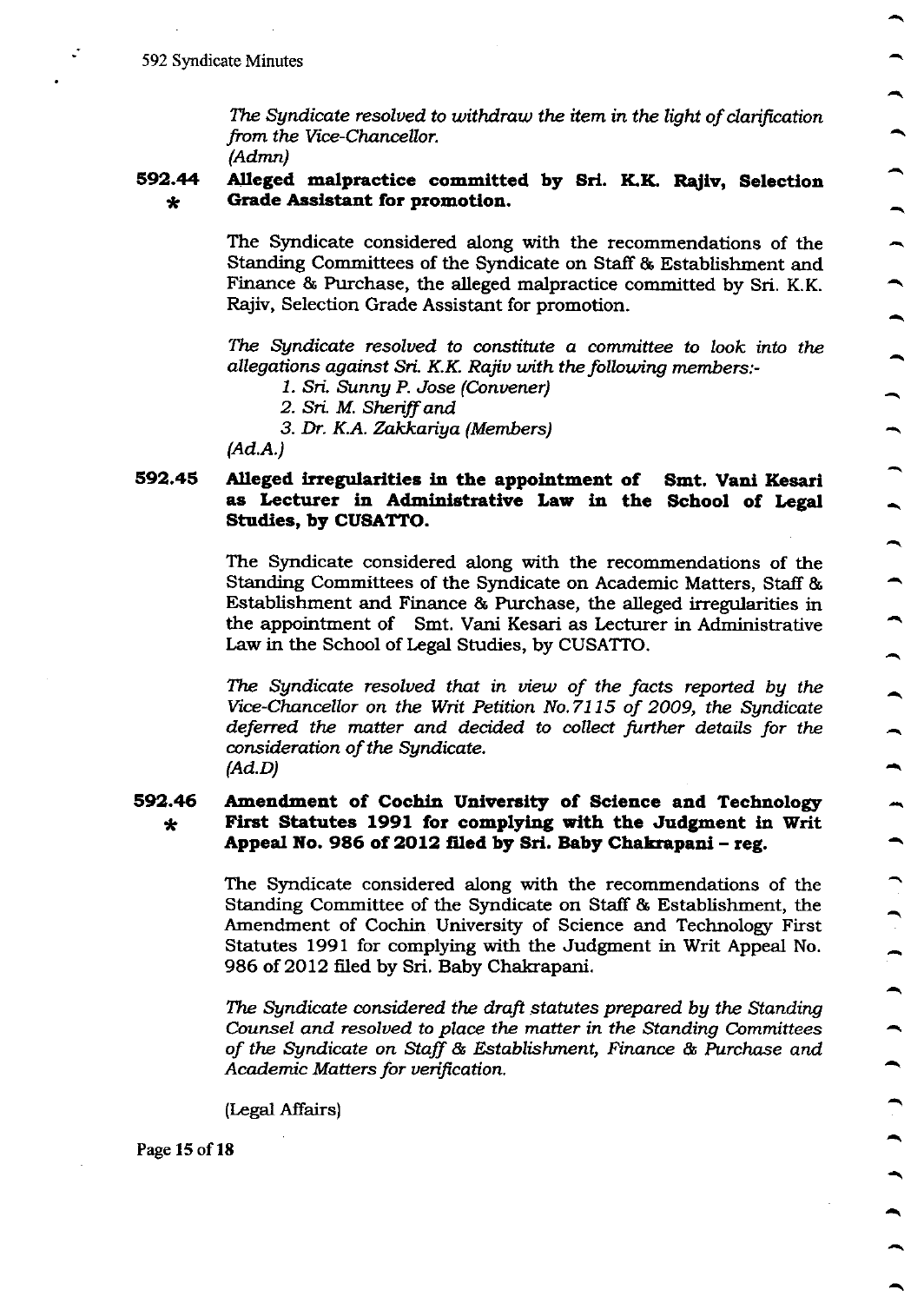#### Career Advancement Scheme - Promotion to Dr. Job Thomas 592.47 as Reader - Request for correction in the date of promotion - $\star$ reg.

The Syndicate considered along with the recommendations of the Standing Committee of the Syndicate on Staff & Establishment, the request of Dr. Job Thomas, Reader for correction in the date of promotion under Career Advancement Scheme.

The Syndicate resolved to advance the Career Advancement Scheme promotion of Dr. Job Thomas, Reader, Division of Civil Engineering, School of Engineering from 17.06.2009 to 17.06.2008.

 $(Ad.F.)$ 

#### New Institution - TKM School of Architecture, Kollam - Request 592.48 for recognition  $-$  reg.  $\star$

The Syndicate resolved to take steps to add a Faculty of Architecture amending the Cochin University First Statutes, 1980. Also resolved that the Vice-Chancellor is authorized to constitute an Inspection Committee as and when Faculty is incorporated in the Statutes.  $(AC.C)$ 

#### $(14)$ **Computers** Nos.) for the purchase 592.49 Proposal to Communication and fiber optics lab of the Division of  $\star$ **Electronics and Communication Engineering.**

The Syndicate considered along with the recommendations of the Standing Committee of the Syndicate on Finance & Purchase, the proposal to purchase Computers (14 Nos.) for the Communication and fiber optics lab of the Division of Electronics and Communication Engineering.

The Syndicate resolved to purchase Computers (14 Nos.) for the Communication and fiber optics lab of the Division of Electronics and Communication Engineering, School of Engineering from M/s. Quinze Technologies Pvt. Ltd. at a total cost of Rs.5, 66,650/- (Rupees Five lakhs sixty six thousand six hundred and fifty only) by debiting the head of account "2-94-1-Q-2-104 (Computers/Equipments)" provided in the current year's budget of the University. (List of equipments in Appendix 6).

 $(SoE-B)$ 

Page 16 of 18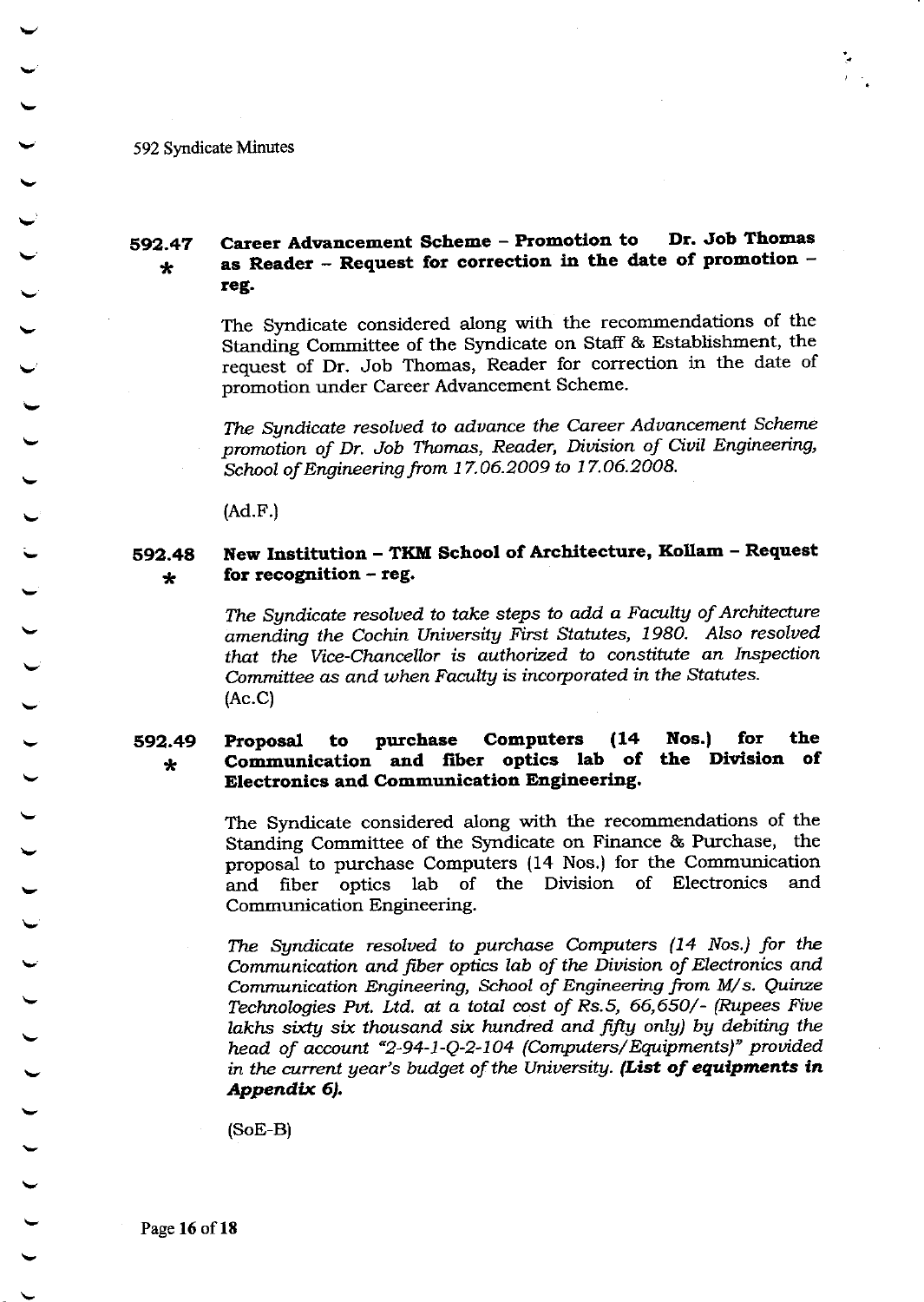592.50 Prof. (Dr.) Paulose Jacob, Head, Department of Computer Science - Appointed as Hon. Director, CIRM - Action taken by the Vice-Chancellor - Ratification of the Syndicate - Reporting of  $-$  reg.

> The Syndicate resolved to ratify the action taken by the Vice-Chancellor.

 $(Ad.D1)$ 

592.51 Item No.587.16 of the minutes of the meeting of the Syndicate held on 28.07.2012 addendum to the resolution while communicating vide U.O. - Action taken by the Vice-Chancellor - Reporting for ratification - reg.

> Syndicate resolved to ratify the action taken by the The Vice-Chancellor.

 $(Ad.D)$ 

### Major proposals for collaboration between Indira Gandhi Centre 592.52 for Atomic Research (IGCAR) and Cochin University of Science and Technology (CUSAT) – reg.

The Syndicate considered along with the recommendations of the Standing Committee of the Syndicate on Finance & Purchase, the major proposals for collaboration between Indira Gandhi Centre for Atomic Research (IGCAR) and Cochin University of Science and Technology (CUSAT).

The Syndicate resolved to defer the matter.  $(Ac.A)$ 

#### Tuition fees for the 3 year LL.B (Evening) Course - reg. 592.53

 $\star$ 

The Syndicate considered along with the recommendations of the Standing Committee of the Syndicate on Finance & Purchase, regarding the tuition fees for the 3 year LL.B. (Evening) Course.

1. The Syndicate resolved to ratify the action of the Vice-Chancellor in having fixed the tuition fees for the 3 year LL.B. (Evening) course as Rs.25,000/- per semester.

2. The Syndicate also resolved to reserve 3 seats for the employees of CUSAT on supernumerary basis.  $(Ac.A)$ 

### Ratification of Statute Amendment regarding Registrar's age of 592.54 Superannuation as suggested by the Chancellor.

Page 17 of 18